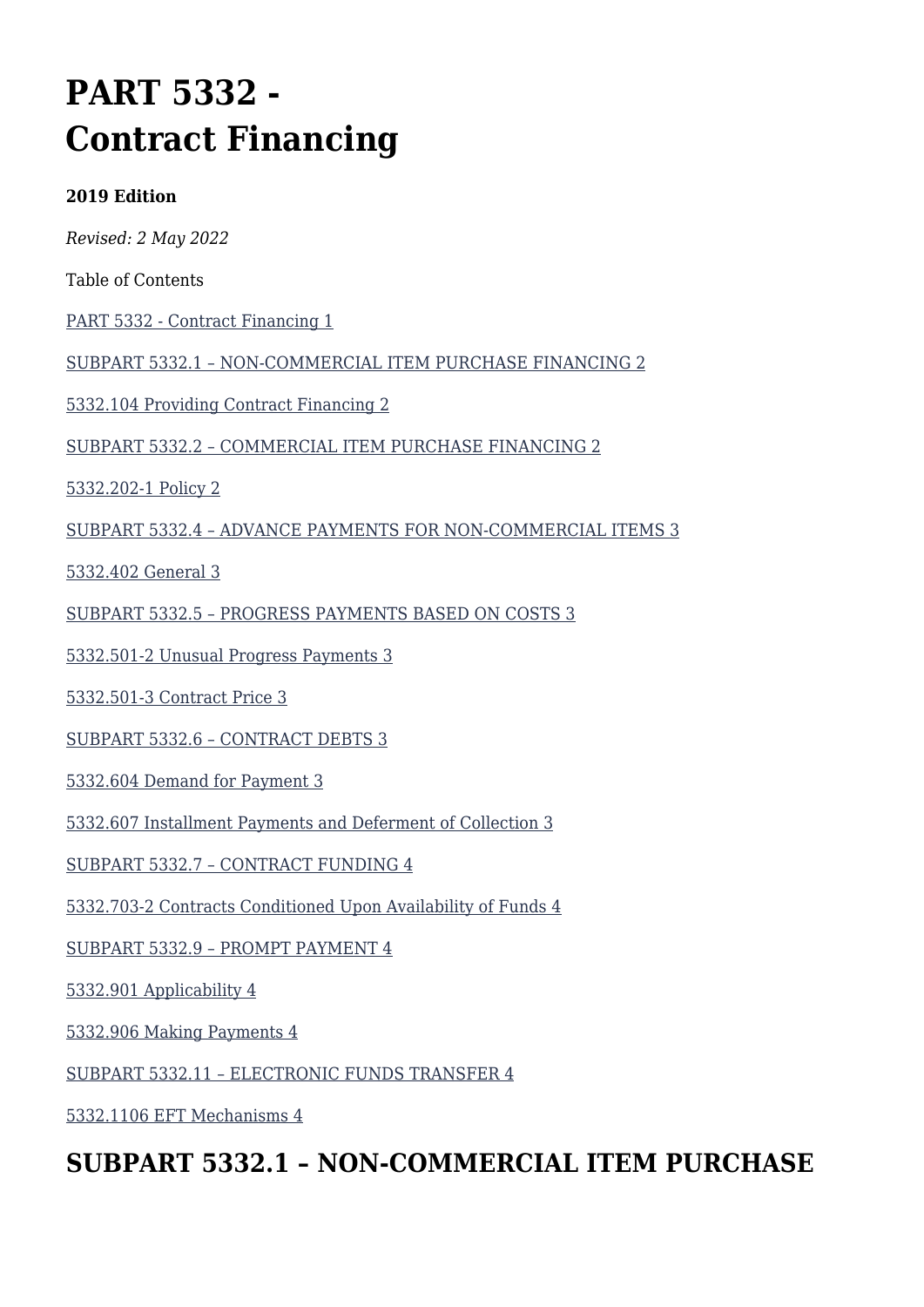# **FINANCING**

### **5332.104 Providing Contract Financing**

(a)(5) Report known adverse developments affecting a contractor or subcontractor to the contract administration office, other interested Government parties, and the SCO. If there is an adverse development affecting a contractor receiving a bank loan guaranteed by the Air Force, progress payments, or advance payments, the contracting office must report the adverse development, its expected impact upon continued satisfactory performance under the contract, remedial actions taken to date (if any), and any recommendations for further action through the SCO to [SAF/AQC](mailto:SAF.AQ.SAF-AQC.Workflow@us.af.mil)*.*

(c)(2) The contracting officer must submit any unusual financing requests by a contractor to the SCO contracting staff for consultation. If the SCO determines unusual financing is required, the SCO must submit a memorandum outlining the pertinent facts together with a recommendation on the action to be taken through [SAF/AQC](mailto:SAF.AQ.SAF-AQC.Workflow@us.af.mil) to [SAF/FMF](mailto:SAF.FMF.Workflow@us.af.mil) no later than 30 days before the needed effective date of the proposed financing arrangement.

## **SUBPART 5332.2 – COMMERCIAL ITEM PURCHASE FINANCING**

#### **5332.202-1 Policy**

(b) *Authorization*. For commercial item purchase financing authorized by [FAR 32.202-1\(b\)](https://www.acquisition.gov/far/part-32#FAR_32_202_1) that does not require OUSD(A&S)/DPC approval of an individual or class deviation from [FAR Part 32](https://www.acquisition.gov/far/part-32) requirements, the contracting officer shall submit all commercial interim payment requests and commercial advance payment requests through the SCO to local FM for review and approval. Prior to submitting to the local FM for approval, the SCO must determine the package is adequate, complete, and justified. The request must include the following: a determination that the applicable circumstances outlined in [FAR 32.202-1\(b\)](https://www.acquisition.gov/far/part-32#FAR_32_202_1) have been met to include the contracting officer's determination in accordance with [FAR 32.202-1\(b\)\(3\)](https://www.acquisition.gov/far/part-32#FAR_32_202_1) and preliminary payment office concurrence with liquidation provisions per  $32.202-1(b)(8)$  when required by FAR  $32.206(e)$ , legal review, J&A (if applicable), background paper such as a Milestone Payment Plan that outlines the reason(s) for the request, and the proposed payment schedule. Submit a copy of the approved package to [SAF/AQC](mailto:SAF.AQ.SAF-AQC.Workflow@us.af.mil).

(d) *Unusual contract financing*. See [MP5301.601\(a\)\(i\).](https://origin-www.acquisition.gov/%5Brp:link:affars-mp-AFFARS-MP_PART-mp_5301.601(a)(i)%5D#p53322021d)

## **SUBPART 5332.4 – ADVANCE PAYMENTS FOR NON-COMMERCIAL ITEMS**

#### **5332.402 General**

(c)(1)(iii) See [MP5301.601-90.](https://origin-www.acquisition.gov/%5Brp:link:affars-mp-AFFARS-MP_PART-mp_5301.601-90%5D) Submit determinations through the SCO to [SAF/AQC](mailto:SAF.AQ.SAF-AQC.Workflow@us.af.mil) for approval.

(e)(2) The contracting officer must submit each advance payment request through the SCO to [SAF/AQC](mailto:SAF.AQ.SAF-AQC.Workflow@us.af.mil) for submission to [SAF/FMF](mailto:SAF.FMF.Workflow@us.af.mil) for review and approval. See [MP5332.470](https://origin-www.acquisition.gov/%5Brp:link:affars-mp-AFFARS-MP_PART-mp_5332.470%5D) for processing advance payment requests.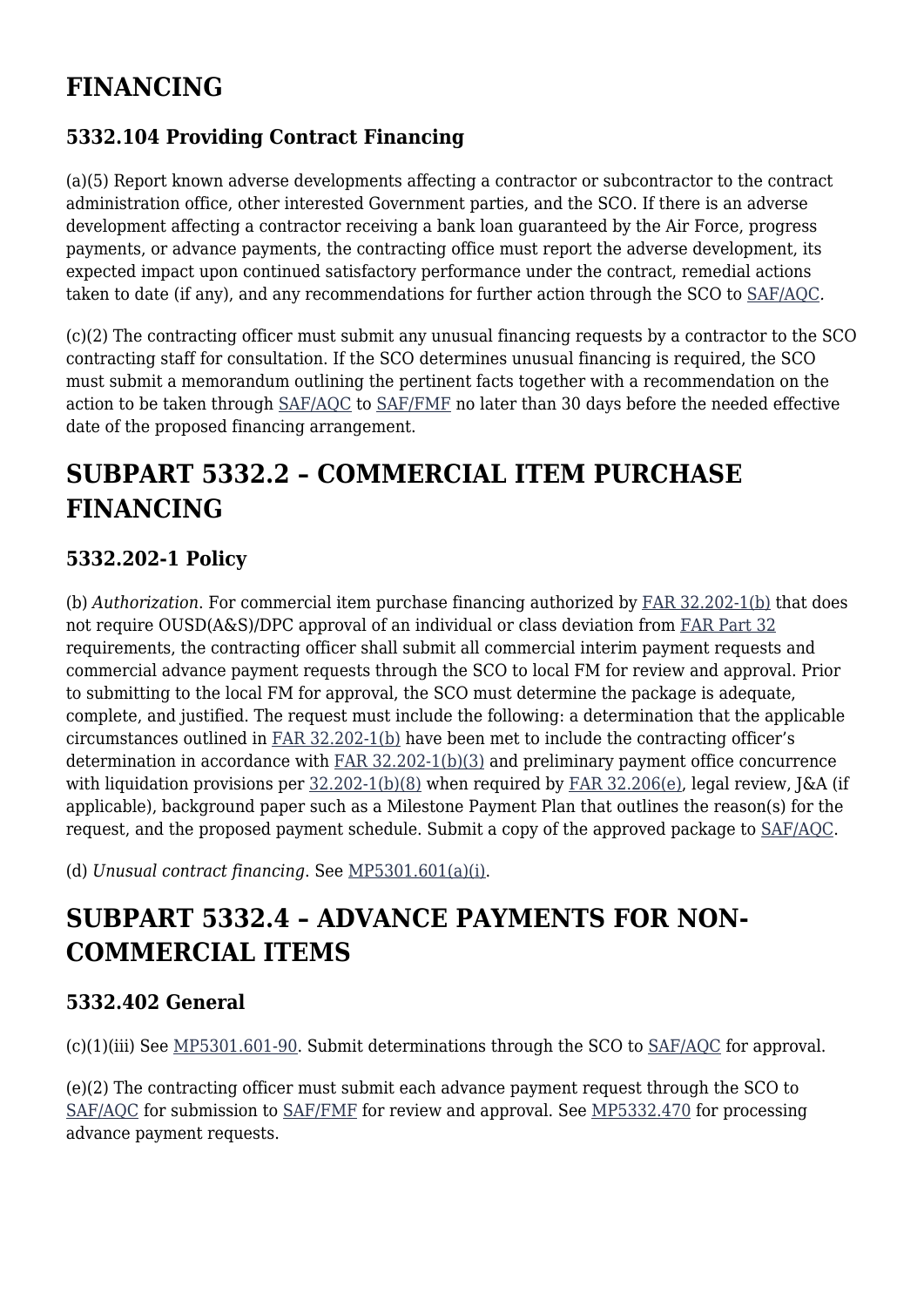# **SUBPART 5332.5 – PROGRESS PAYMENTS BASED ON COSTS**

### **5332.501-2 Unusual Progress Payments**

(a)(3) The contracting officer must submit contractor requests for unusual progress payments through the SCO to [SAF/AQC](mailto:SAF.AQ.SAF-AQC.Workflow@us.af.mil) with a recommendation to approve or disapprove the request. SAF/AQC will forward all requests for unusual progress payments, whether recommended for approval or disapproval, to [SAF/FMF](mailto:SAF.FMF.Workflow@us.af.mil) with all pertinent data supporting the recommended action for approval and submission to [OUSD\(A&S\)/DPC.](mailto:osd.pentagon.ousd-atl.mbx.cpic@mail.mil)

### **5332.501-3 Contract Price**

(a) When the estimated contract costs increase such that the estimate of the unusual progress payments increase \$20 million or more over the approved unusual progress payment estimate, the contracting officer must notify [SAF/FMF](mailto:SAF.FMF.Workflow@us.af.mil) through their SCO, with a courtesy copy to [SAF/AQC.](mailto:SAF.AQ.SAF-AQC.Workflow@us.af.mil)

# **SUBPART 5332.6 – CONTRACT DEBTS**

### **5332.604 Demand for Payment**

(b) Payment information for the demand for payment letter can be found at:

<https://www.dfas.mil/contractorsvendors/governmentremittance/returnfunds.html>

(e) Contracting officers must retain a copy of all contract debt documentation in the contract file and must keep the contract file open until the debt is collected and/or written-off.

#### **5332.607 Installment Payments and Deferment of Collection**

(a) When a request for deferment of a contract debt is received from a contractor, the contracting officer must forward the request for deferment to the SCO. The SCO must submit, on a priority basis, an evaluation of the contractor's request with the necessary reporting information and recommendation through [SAF/AQC](mailto:SAF.AQ.SAF-AQC.Workflow@us.af.mil) to [SAF/FMF.](mailto:SAF.FMF.Workflow@us.af.mil)

### **SUBPART 5332.7 – CONTRACT FUNDING**

### **5332.703-2 Contracts Conditioned Upon Availability of Funds**

(a) *Fiscal year contracts.* See [MP5332.7](https://origin-www.acquisition.gov/%5Brp:link:affars-mp-AFFARS-MP_PART-mp_5332.7%5D) on contract funding. See [DFARS 204.7103](https://www.acquisition.gov/dfars/part-204-administrative-and-information-matters#DFARS-204.7103) for guidance on considering severability when forming contracts and determining contract funding.

## **SUBPART 5332.9 – PROMPT PAYMENT**

### **5332.901 Applicability**

 $(1)(i)(C)(ii)$  See [MP5301.601\(a\)\(i\)](https://origin-www.acquisition.gov/%5Brp:link:affars-mp-AFFARS-MP_PART-mp_5301.601(a)(i)%5D#p53329011icii).